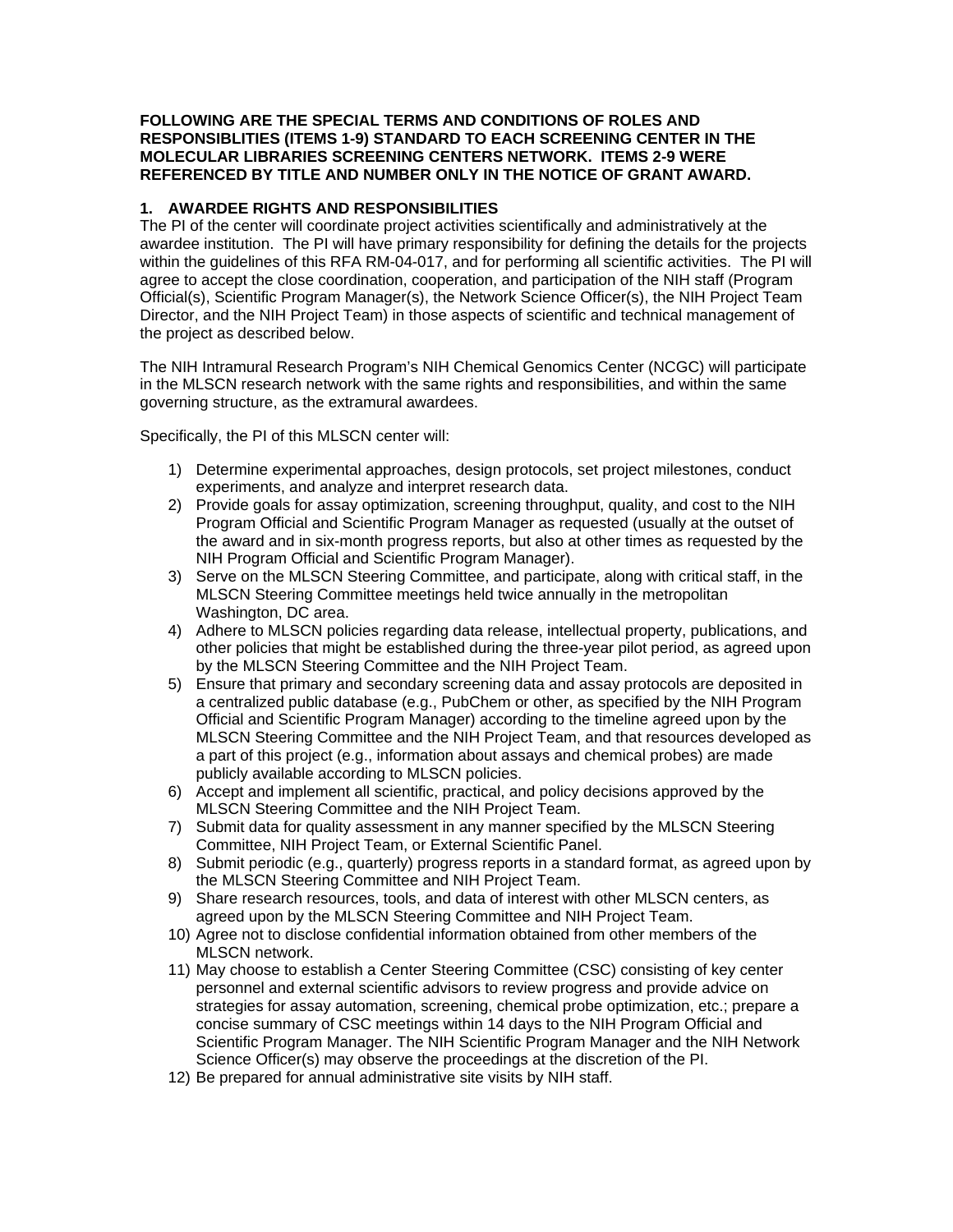# **2. NIH SCIENTIFIC PROGRAM MANAGER RESPONSIBILITIES**

The NIH Scientific Program Managers are scientist members of the NIH extramural staff who will have substantial scientific involvement during the conduct of this activity, through technical assistance, advice, and coordination above and beyond normal program stewardship for grants. This includes functioning as a collaborator with the PIs, facilitating the partnership relationship between NIH and the MLSCN centers funded under this RFA, helping to maintain the overall scientific balance in the program commensurate with new research and emerging research opportunities, and ensuring that the activities of the MLSCN centers are consistent with the mission of the NIH Molecular Libraries and Imaging Initiative. However, the role of the Scientific Program Manager will be to facilitate and not to direct. Each MLSCN center will have one designated NIH Scientific Program Manager, and a given Scientific Program Manager may be assigned to multiple centers.

The NIH Scientific Program Managers will have the following substantial involvement:

- 1) Provide ongoing coordination and tracking of the activities of individual MLSCN centers.
- 2) Provide relevant scientific expertise and overall knowledge.
- 3) Assist in the integration of the individual MLSCN centers into a research network, including coordinating regular conference calls for sharing of approaches and fostering inter-center collaborations.
- 4) Participate, as a voting member, with the other MLSCN Steering Committee members in the group process of setting research priorities and milestones, deciding optimal research approaches and protocol designs, and contributing to the adjustment of research protocols or approaches as warranted. The Scientific Program Manager will assist and facilitate the group process and not direct it.
- 5) Observe the proceedings of Center Steering Committee (CSC) meetings at the discretion of the center's PI.
- 6) Develop, with input from the MLSCN Steering Committee and the NIH Project Team, progress report formats (quarterly and annual) for both individual centers and for the Network.
- 7) Participate in the External Scientific Panel meetings.
- 8) Serve as scientific liaison between the awardees, other NIH program staff, and the NIH Project Team.
- 9) Report periodically (e.g., monthly) on the progress of the MLSCN pilot program to the NIH Project Team.
- 10) Assist in developing timelines for the wide distribution of screening data to the scientific community in accordance with the decisions of the MLSCN Steering Committee and the Project Team.
- 11) Assist in avoiding unwarranted duplication of effort across the MLSCN network, and help coordinate collaborative research efforts that involve multiple centers.
- 12) Review and comment on critical stages of MLSCN development for presentation to the NIH Project Team and External Scientific Panel before subsequent stages are implemented.
- 13) Retain the option to recommend, with the advice of the External Scientific Panel, additional research endeavors within the constraints of the approved research and negotiated budget to the NIH Project Team.
- 14) Retain the option to recommend, with the advice of the External Scientific Panel, reallocation of NIH support among awardees, as scientific goals evolve.
- 15) To help carry out these duties, Scientific Program Managers may consult with non-NIH experts in the field.

#### **3. NIH NETWORK SCIENCE OFFICER RESPONSIBILITIES:**

The NIH Network Science Officers are scientist members of the NIH extramural staff who will work as a team with the NIH Scientific Program Managers to: 1) provide a broad base of scientific expertise to assist in oversight of the MLSCN research network in areas such as HTS approaches, detection platforms, assays, lead optimization chemistry, cheminformatics, and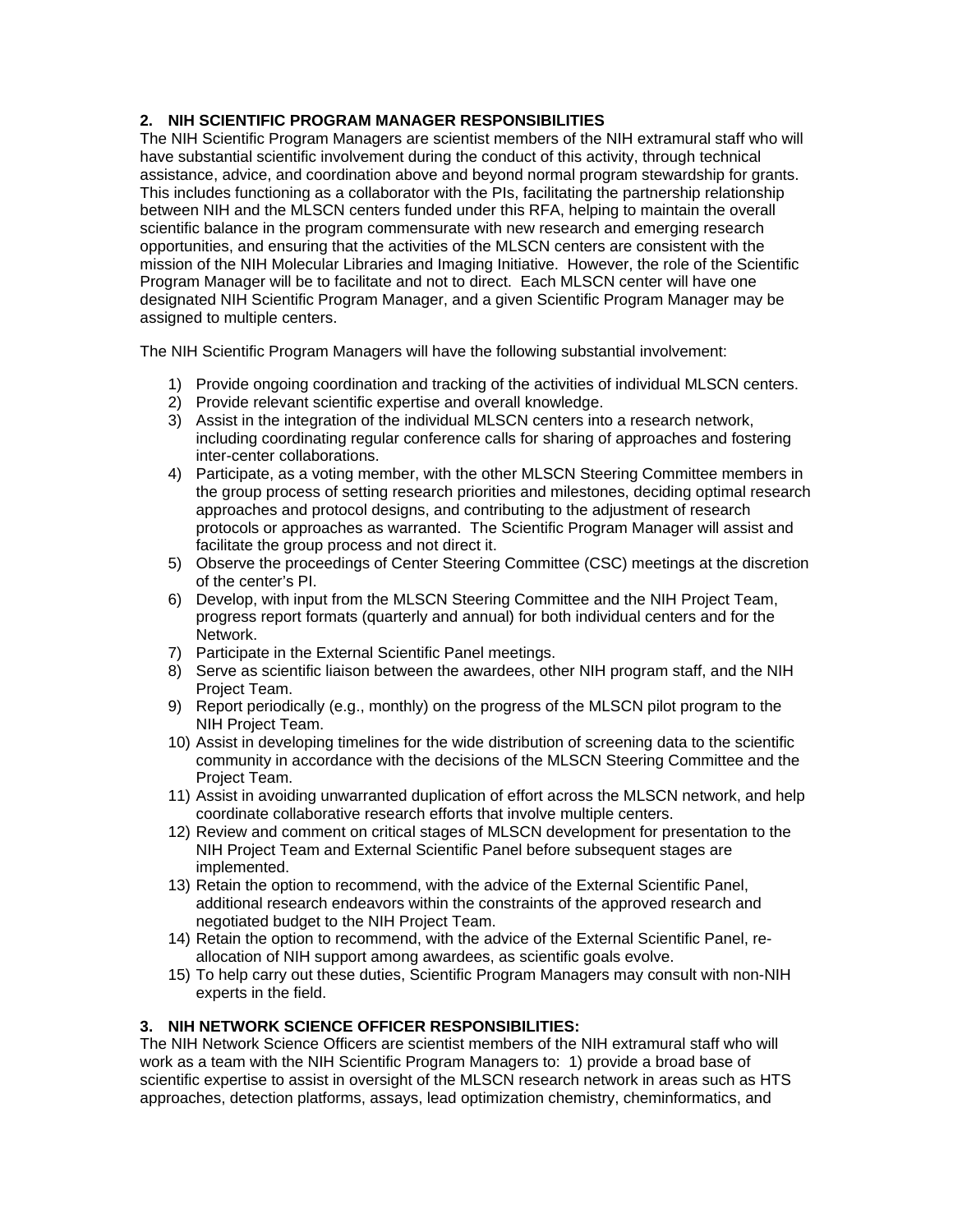compound management of the repository at the programmatic management level; and 2) serve as a resource to other NIH extramural staff about the procedures and progress of the MLSCN program.

The NIH Network Science Officer will have the following involvement:

- 1) Assist the awardees, in conjunction with the Scientific Program Managers, as needed.
- 2) Provide relevant scientific expertise and overall knowledge about specific aspects of MLSCN operations to the Scientific Program Managers.
- 3) Serve as subject matter experts to assist other NIH extramural staff in providing advice to investigators about the MLSCN program.
- 4) Assist the Scientific Program Managers in reviewing critical stages of development in the research program for presentation to the NIH Project Team and External Scientific Panel to make determinations regarding the implementation of subsequent stages.
- 5) Facilitate interactions between the awardee and investigators at other institutions.
- 6) Provide information about ongoing NIH-supported research and resources, and recommend the development of Molecular Libraries and Imaging related initiatives to the NIH Project Team.
- 7) Participate with the other MLSCN Steering Committee members in the group process of setting research priorities and milestones, deciding optimal research approaches and protocol designs, and contributing to the adjustment of research protocols or approaches as warranted in a non-voting liaison member role.
- 8) Two representatives of the Network Science Officers will participate in External Scientific Panel meetings to review and evaluate the progress of the centers in meeting their individual and collective milestones as non-voting liaison members.

### **4. NIH PROGRAM OFFICIAL RESPONSIBILITIES:**

The NIH Program Official is an extramural staff scientist who will have responsibility for normal program oversight and stewardship of the MLSCN centers on behalf of the NIH Project Team.

The NIH Program Official will have the following involvement:

- 1) Approval of progress reports and support for out-years, on behalf of the NIH Project Team, for the cooperative agreements that support the MLSCN network.
- 2) Have the option to recommend, following consultation with the Scientific Program Managers, the NIH Project Team Director, the NIH Project Team, and the External Scientific Panel, the withholding or reduction of support from any center that substantially fails to achieve its goals according to the milestones agreed to at the time of the award, fails to maintain state-of-the-art capabilities, or fails to comply with the Terms and Conditions of the award.
- 3) Have the option to recommend, following consultation with the Scientific Program Managers, the NIH Project Team Director, the NIH Project Team, and the External Scientific Panel, an increase in support for any center that substantially exceeds its goals according to the milestones agreed to at the time of the award and substantially improves state-of-the-art capabilities.
- 4) Participate in the MLSCN Steering Committee meetings as an ex officio (non-voting) member.
- 5) Carry out continuous review of all activities to ensure objectives are being met.

### **5. NIH PROJECT TEAM DIRECTOR RESPONSIBILITIES:**

The NIH Project Team Director is an extramural staff scientist who will have responsibility for coordinating the activities of the NIH Project Team and interactions with the MLSCN centers and NCGC. The Project Team Director may also serve as a Program Official.

- 1) Chair the NIH Project Team.
- 2) Participate in the MLSCN Steering Committee meetings as an ex officio (non-voting) member.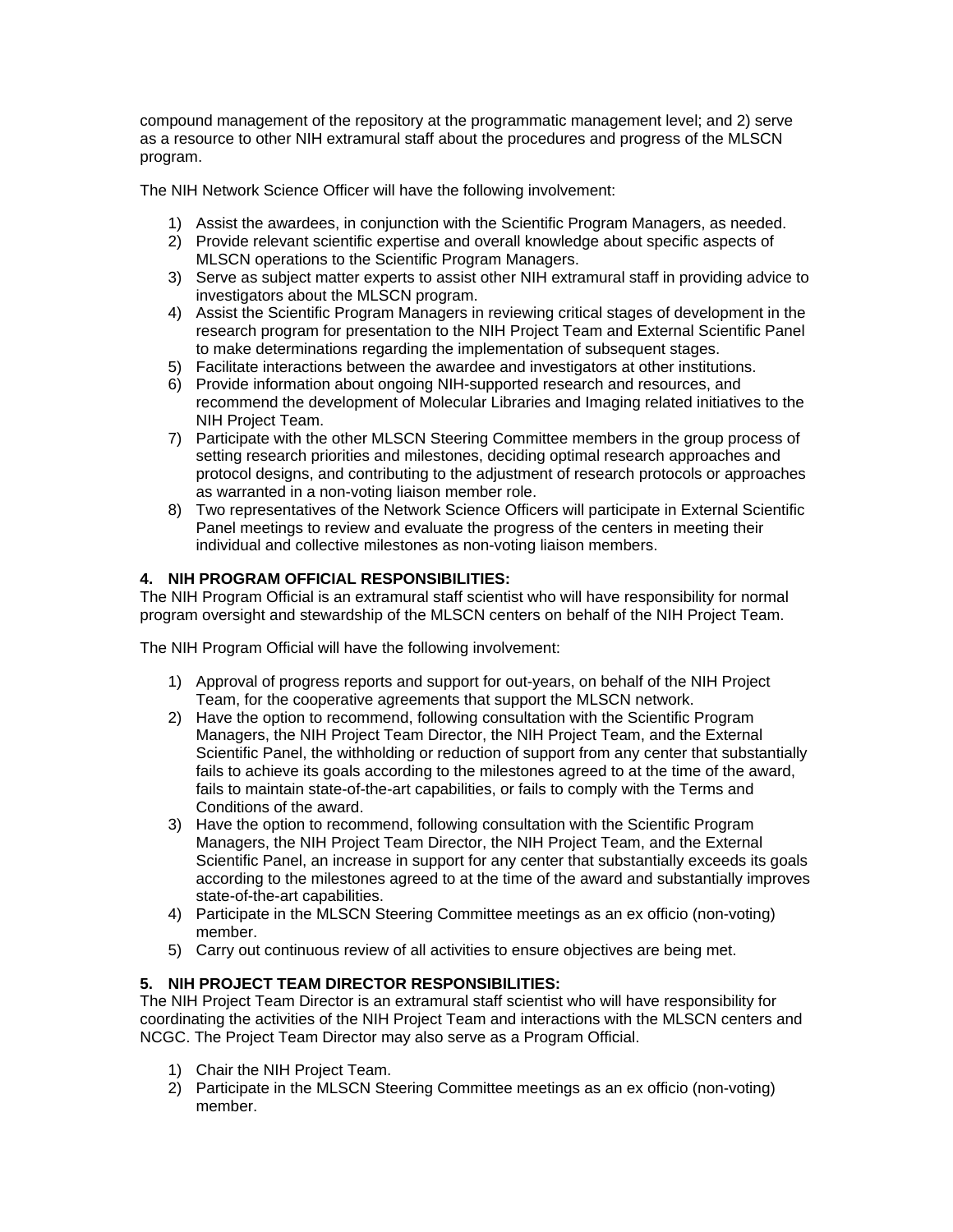- 3) Provide materials to the External Scientific Panel needed to review and evaluate the progress of the centers in meeting their individual and collective milestones. Provide a concise summary of the External Scientific Panel meetings within 14 days to the panel members, center PIs, Program Officials, Scientific Program Managers, Network Science Officers, and NIH Project Team.
- 4) Carry out continuous review of all activities to ensure objectives are being met.

## **6. NIH PROJECT TEAM RESPONSIBILITIES:**

The NIH Project Team will serve as the trans-NIH body overseeing and coordinating MLSCN activities. Project Team membership will include one or more representative(s) from each of the NIH Institutes and Centers participating in the Molecular Libraries and Imaging Initiative. Program Officials, Scientific Program Managers and Network Science Officers can be members of the NIH Project Team. Each participating IC and Center will have a single vote on the Project Team, no matter how many members from the IC or Center are involved. The Project Team Leader will chair meetings and serve as the Project Team Director of the MLSCN centers and NCGC on behalf of the NIH Project Team. The Project Team will receive recommendations from the MLSCN Steering Committee and will be overseen by the MLIIG.

The NIH Project Team will have the following involvement:

- 1) Review and implement MLSCN guidelines and policies based on recommendations from the MLSCN Steering Committee.
- 2) Communicate, through its chair, policy information to the MLSCN Steering Committee, Small Molecule Repository, PubChem, and the MLIIG.
- 3) Review the recommendations of the Assay Access Review Committee and prioritize the recommended assays for implementation within the Network to develop a balanced portfolio consistent with NIH-wide programmatic needs.
- 4) Review the recommendations of the MLSCN Steering Committee regarding the choice and distribution of assays to specific centers within the MLSCN and make final assignments of these assays to specific centers on a timetable that will ensure efficient operation of the Network.
- 5) Monitor the progress of HTS and probe development for individual assays to determine the appropriateness of the use/continued use of MLSCN resources (e.g., for implementing particularly difficult assays, or developing chemical probes)
- 6) Oversee the addition of new compounds to the Small Molecule Repository.
- 7) Evaluate progress of the MLSCN program in consultation with the External Scientific Panel and the MLIIG Working Group.
- 8) Attend the External Scientific Panel meetings and MLSCN Network meetings.

### **7. COLLABORATIVE RESPONSIBILITIES: MLSCN STEERING COMMITTEE FUNCTIONS:**

The MLSCN Steering Committee is the operational group responsible for coordination of the activities of the MLSCN screening centers and the committee through which the NIH Project Team interacts with the MLSCN Network. The MLSCN Steering Committee will identify scientific and policy issues that need to be addressed at the Network level, develop recommendations to the NIH Project Team for addressing such issues, coordinate the primary recommendations for assay distribution within the Network, and coordinate the dissemination of screening data, assay protocols, and other materials with the wider scientific community.

The MLSCN Steering Committee membership will include the PI of each of the extramural centers and the NCGC (the NIH intramural center), the NIH Scientific Program Managers, and two representatives of the NIH Network Science Officers; the PI of the Small Molecule Repository, the PubChem designee, the NIH Program Officials, and the NIH Project Team Director will be *ex officio* (non-voting) members.

The PI of each center (or designee) will have one vote on the MLSCN. The NIH Scientific Program Managers and Network Science Officers may vote, but the total votes will count as a maximum of one-third of the total MLSCN votes. Membership on the Steering Committee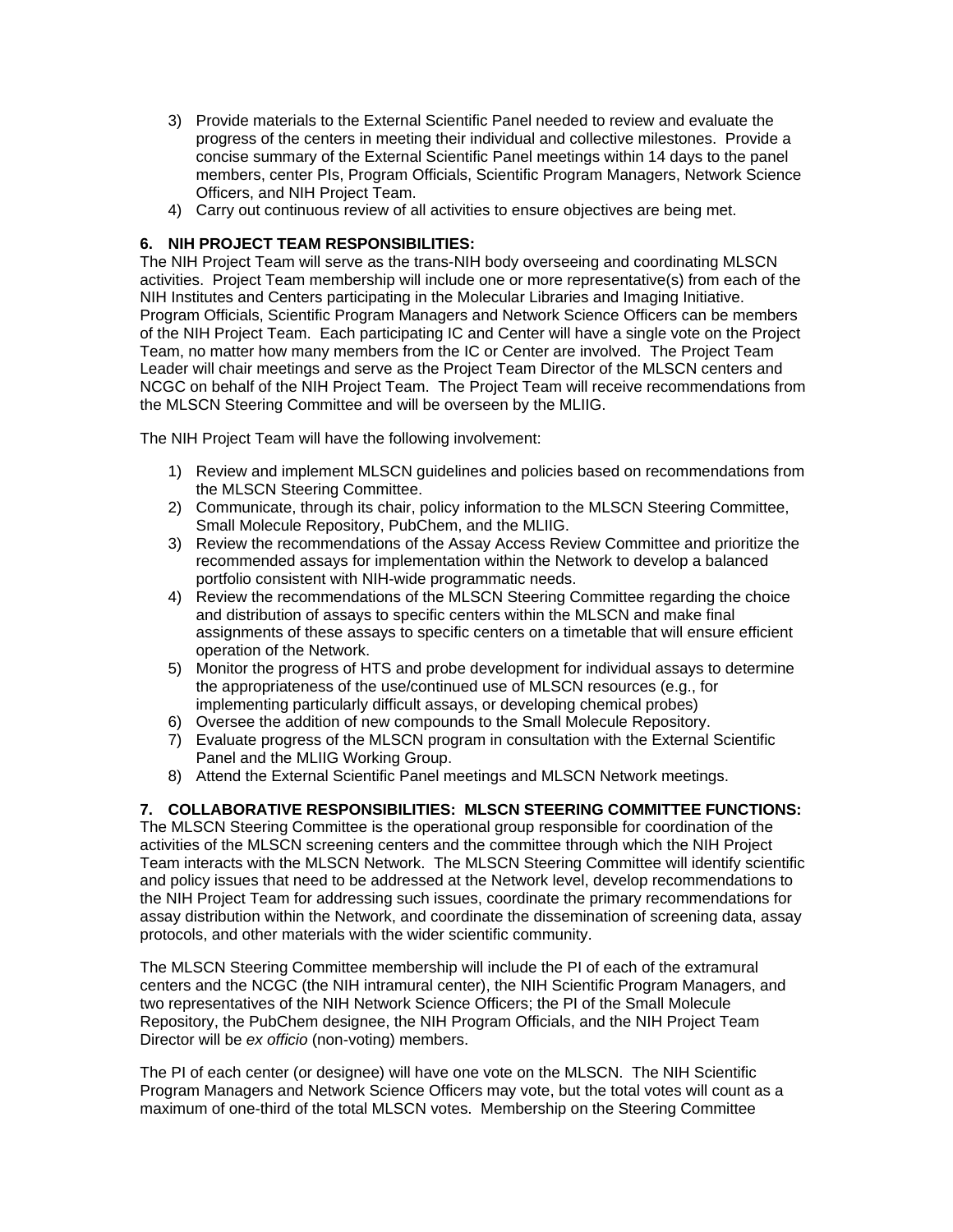becomes effective upon issuance of the Notice of Grant Award. The MLSCN Steering Committee may establish additional subcommittees or workgroups for specific tasks. The NIH Program Officials, Scientific Program Managers, NIH Network Science Officers, and NIH Project Team Director may not chair any committee or subcommittee.

The MLSCN Steering Committee will:

- 1) Convene at least twice yearly. The purpose of these meetings is to assess scientific progress, identify new research opportunities, establish priorities, consider policy recommendations, and discuss strategies. One of the meetings will be in conjunction with the annual meeting of the External Scientific Panel to allow the MLSCN center Directors to meet directly with the External Scientific Panel.
- 2) Make decisions by a majority vote of a quorum, with an attempt for a consensus. A quorum will be the presence of a majority of the center PIs or their designees, at least one Scientific Program Manager, one Program Official, and the NIH Project Team Director. Outside consultants/experts may be asked to participate in these discussions as nonvoting advisors.
- 3) Establish a chair, subcommittees, or workgroups for specific tasks; the NIH Program Officials, Scientific Program Managers, NIH Network Science Officers, and NIH Project Team Director may not chair any committee or subcommittee.
- 4) Hold conference calls of the full committee and any subcommittees as needed; monthly calls are anticipated in the first year of the program.
- 5) Develop a plan for distribution of assays to specific centers within the Network on the basis of peer assessment of assay proposals received in response to PAR-05-060 by the MLSCN Assay Access Review Committee, the NIH Project Team's prioritization of assays acceptable for implementation, and information about available capacity and expertise of each center. The NIH Project Team will give final approval for assay assignments.
- 6) Develop recommendations for guidelines and policies for quality control and quality assurance of assay validation, screening, data reliability and quality, and chemical probe optimization; implement and monitor quality control/quality assurance procedures to assure consistency across centers.
- 7) Develop recommendations for a set of minimal characteristics that will have to be met in order to designate a compound as a "chemical probe," which is operationally defined as the final product of the MLSCN center's activity in the context of the MLSCN program.
- 8) Develop recommendations for guidelines for optimization of candidate compounds within the goals of the MLSCN program.
- 9) Develop recommendations for guidelines for standardizing the reporting of screening data and protocols for different types of assays to PubChem; develop policies to facilitate the timely deposition of screening data and protocols to PubChem in accordance with the MLSCN program's data release policy.
- 10) Serve as a venue for coordination on improving the state-of-the-art HTS in the academic sector by reporting progress, disseminating best practices, and collectively evaluating new procedures, resources, and technologies.
- 11) Identify opportunities to increase the inter-operability of centers in the Network; centers will be expected to have a high degree of flexibility and be willing to adopt uniform policies and procedures recommended by the Steering Committee and approved for implementation by the NIH Project Team.
- 12) Develop recommendations for guidelines for publication of screening data, assay protocols, chemical probe optimization, HTS technology development, and global data analyses, etc. resulting from the MLSCN effort.
- 13) Address recommendations made by the External Scientific Panel and approved for implementation by the NIH Project Team.
- 14) Each MLSCN Center will be expected to use the model agreement language approved by the MLSCN Steering Committee for transfer of assays and materials into the individual MLSCN Centers.